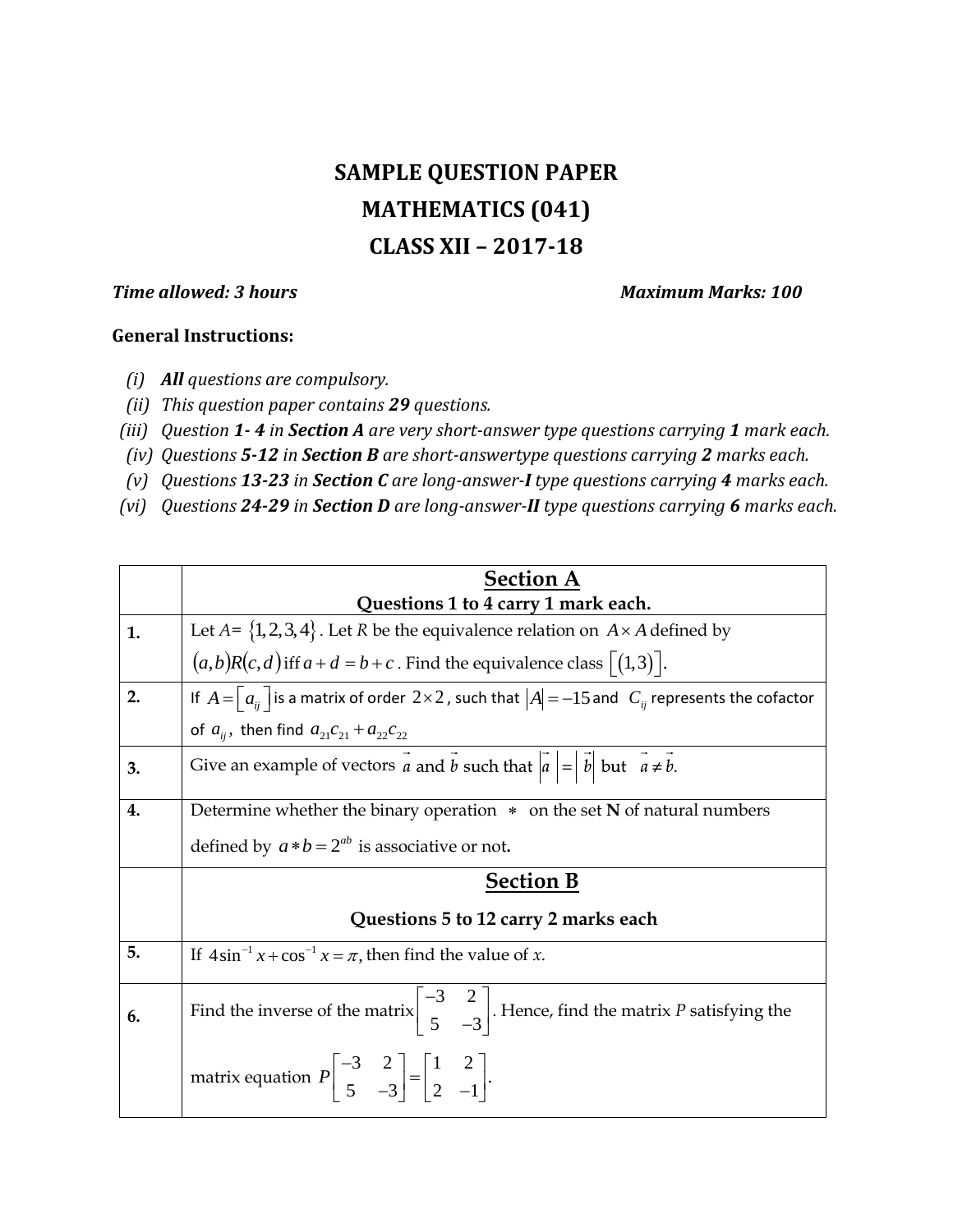| 7.  | Prove that if $\frac{1}{2} \le x \le 1$ then $\cos^{-1} x + \cos^{-1} \left  \frac{x}{2} + \frac{\sqrt{3 - 3x^2}}{2} \right  = \frac{\pi}{3}$                                                                                  |
|-----|--------------------------------------------------------------------------------------------------------------------------------------------------------------------------------------------------------------------------------|
| 8.  | Find the approximate change in the value of $\frac{1}{r^2}$ , when x changes from $x = 2$ to                                                                                                                                   |
|     | $x = 2.002$                                                                                                                                                                                                                    |
| 9.  | Find $\int e^x \frac{\sqrt{1 + \sin 2x}}{1 + \cos 2x} dx$                                                                                                                                                                      |
| 10. | Verify that $ax^2 + by^2 = 1$ is a solution of the differential equation $x(yy_2 + y_1^2) = yy_1$                                                                                                                              |
| 11. | Find the Projection (vector) of $2\hat{i} - \hat{j} + \hat{k}$ on $\hat{i} - 2\hat{j} + \hat{k}$ .                                                                                                                             |
| 12. | If A and B are two events such that $P(A) = 0.4$ , $P(B) = 0.8$ and $P(B A) = 0.6$ ,                                                                                                                                           |
|     | then find $P(A B)$ .                                                                                                                                                                                                           |
|     | <b>Section C</b>                                                                                                                                                                                                               |
|     | Questions 13 to 23 carry 4 marks each.                                                                                                                                                                                         |
|     |                                                                                                                                                                                                                                |
|     |                                                                                                                                                                                                                                |
| 13. | If $\Delta = \begin{vmatrix} 1 & a & a^2 \\ a & a^2 & 1 \\ a^2 & 1 & a \end{vmatrix} = -4$<br>then find the value of $\begin{vmatrix} a^3 - 1 & 0 & a - a^4 \\ 0 & a - a^4 & a^3 - 1 \\ a - a^4 & a^3 - 1 & 0 \end{vmatrix}$ . |
|     |                                                                                                                                                                                                                                |
| 14. | Find 'a' and 'b', if the function given by $f(x) = \begin{cases} ax^2 + b, & \text{if } x < 1 \\ 2x + 1, & \text{if } x \ge 1 \end{cases}$                                                                                     |
|     | is differentiable at $x = 1$                                                                                                                                                                                                   |
|     |                                                                                                                                                                                                                                |
|     | <b>OR</b>                                                                                                                                                                                                                      |
|     | Determine the values of ' $a'$ and ' $b'$ such that the following function is continuous                                                                                                                                       |
|     | at $x = 0$ :                                                                                                                                                                                                                   |
|     |                                                                                                                                                                                                                                |
|     | $f(x) = \begin{cases} \frac{x + \sin x}{\sin(a+1)x}, & \text{if } -\pi < x < 0 \\ 2, & \text{if } x = 0 \\ 2 \frac{e^{\sin bx} - 1}{bx}, & \text{if } x > 0 \end{cases}$                                                       |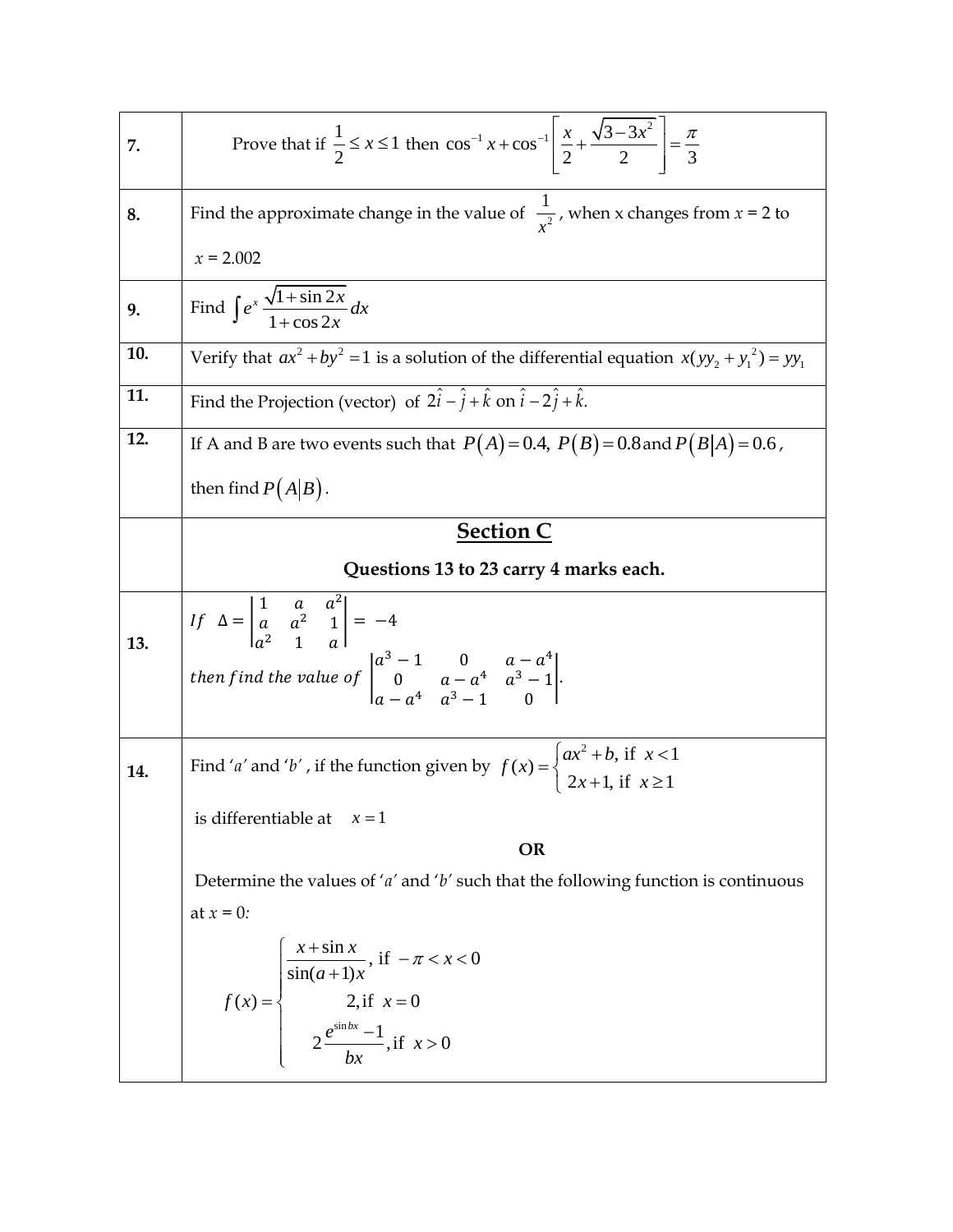| 15. | If $y = \log(\sqrt{x} + \frac{1}{\sqrt{x}})^2$ , then prove that $x(x+1)^2 y_2 + (x+1)^2 y_1 = 2$ .                                                                |
|-----|--------------------------------------------------------------------------------------------------------------------------------------------------------------------|
| 16. | Find the equation(s) of the tangent(s) to the curve $y = (x^3 - 1)(x - 2)$ at the points                                                                           |
|     | where the curve intersects the $x$ -axis.                                                                                                                          |
|     | <b>OR</b>                                                                                                                                                          |
|     | Find the intervals in which the function $f(x) = -3\log(1+x) + 4\log(2+x) - \frac{4}{2+x}$                                                                         |
|     | is strictly increasing or strictly decreasing.                                                                                                                     |
| 17. | A person wants to plant some trees in his community park. The local nursery has                                                                                    |
|     | to perform this task. It charges the cost of planting trees by the following formula:                                                                              |
|     | $C(x) = x^3 - 45x^2 + 600x$ , Where x is the number of trees and C(x) is the cost of                                                                               |
|     | planting x trees in rupees. The local authority has imposed a restriction that it can                                                                              |
|     | plant 10 to 20 trees in one community park for a fair distribution. For how many                                                                                   |
|     | trees should the person place the order so that he has to spend the least amount?                                                                                  |
|     | How much is the least amount? Use calculus to answer these questions. Which                                                                                        |
|     | value is being exhibited by the person?                                                                                                                            |
|     |                                                                                                                                                                    |
| 18. | Find $\int \frac{\sec x}{1 + \cos ax} dx$                                                                                                                          |
| 19. | Find the particular solution of the differential equation:                                                                                                         |
|     | $ye^{y} dx = (y^{3} + 2xe^{y})dy$ , $y(0) = 1$                                                                                                                     |
|     | <b>OR</b>                                                                                                                                                          |
|     | Show that $(x - y)dy = (x + 2y)dx$ is a homogenous differential equation. Also,                                                                                    |
|     | find the general solution of the given differential equation.                                                                                                      |
| 20. | If $\vec{a}$ , $\vec{b}$ , $\vec{c}$ are three vectors such that $\vec{a} + \vec{b} + \vec{c} = \vec{0}$ , then prove that                                         |
|     | $\vec{a} \times \vec{b} = \vec{b} \times \vec{c} = \vec{c} \times \vec{a}$ , and hence show that $\begin{bmatrix} \vec{a} & \vec{b} & \vec{c} \end{bmatrix} = 0$ . |
|     |                                                                                                                                                                    |
| 21. | the<br>of<br>which<br>intersects<br>Find<br>equation<br>the<br>line<br>the<br>lines                                                                                |
|     | $\frac{x+2}{1} = \frac{y-3}{2} = \frac{z+1}{4}$ and $\frac{x-1}{2} = \frac{y-2}{3} = \frac{z-3}{4}$ and passes through the point (1, 1, 1).                        |
|     |                                                                                                                                                                    |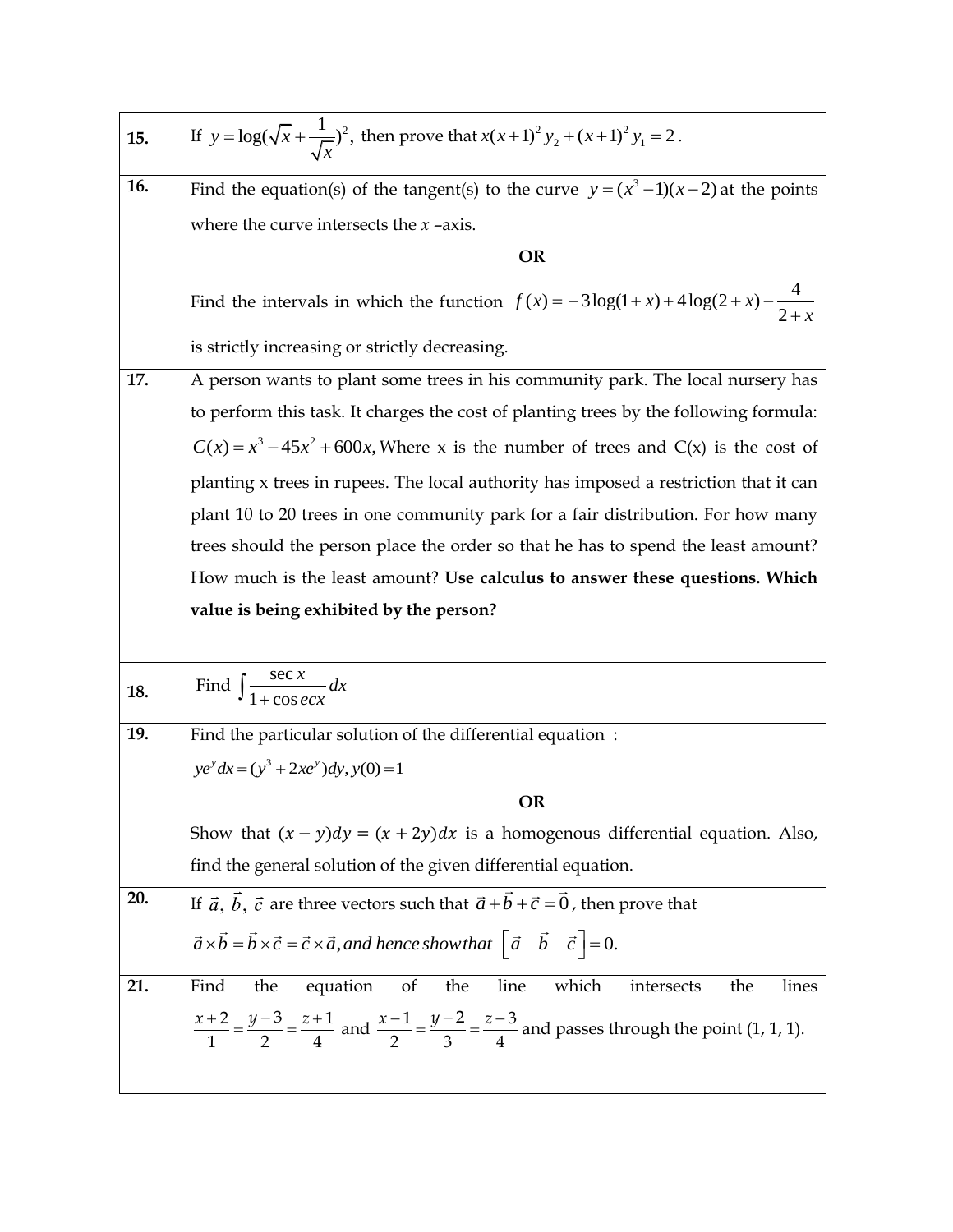| 22. | Bag I contains 1 white, 2 black and 3 red balls; Bag II contains 2 white, 1 black and                                                                          |
|-----|----------------------------------------------------------------------------------------------------------------------------------------------------------------|
|     | 1 red balls; Bag III contains 4 white, 3 black and 2 red balls. A bag is chosen at                                                                             |
|     | random and two balls are drawn from it with replacement. They happen to be                                                                                     |
|     | one white and one red. What is the probability that they came from Bag III.                                                                                    |
| 23. | Four bad oranges are accidentally mixed with 16 good ones. Find the probability                                                                                |
|     | distribution of the number of bad oranges when two oranges are drawn at                                                                                        |
|     | random from this lot. Find the mean and variance of the distribution.                                                                                          |
|     | <b>Section D</b>                                                                                                                                               |
|     | Questions 24 to 29 carry 6 marks each.                                                                                                                         |
| 24. | If the function $f : \mathbb{R} \to \mathbb{R}$ be defined by $f(x) = 2x - 3$ and $g : \mathbb{R} \to \mathbb{R}$ by                                           |
|     | $g(x) = x^3 + 5$ , then find $f \circ g$ and show that $f \circ g$ is invertible. Also, find                                                                   |
|     | $(f \circ g)^{-1}$ , hence find $(f \circ g)^{-1}(9)$ .                                                                                                        |
|     | <b>OR</b>                                                                                                                                                      |
|     | A binary operation $*$ is defined on the set $\mathbb R$ of real numbers by                                                                                    |
|     | $a * b = \begin{cases} a, \text{ if } b = 0 \\  a  + b, \text{ if } b \neq 0 \end{cases}$ . If at least one of a and b is 0, then prove that $a * b = b * a$ . |
|     | Check whether $*$ is commutative. Find the identity element for $*$ , if it exists.                                                                            |
| 25. | If $A = \begin{bmatrix} 3 & 2 & 1 \\ 4 & -1 & 2 \\ 7 & 3 & -3 \end{bmatrix}$ , then find $A^{-1}$ and hence solve the following system of                      |
|     | equations: $3x+4y+7z = 14$ , $2x-y+3z = 4$ , $x+2y-3z = 0$                                                                                                     |
|     | <b>OR</b>                                                                                                                                                      |
|     | If $A = \begin{bmatrix} 2 & 1 & 1 \\ 1 & 0 & 1 \\ 0 & 2 & -1 \end{bmatrix}$ , find the inverse of A using elementary row transformations                       |
|     | and hence solve the following matrix equation $XA = \begin{bmatrix} 1 & 0 & 1 \end{bmatrix}$ .                                                                 |
| 26. | Using integration, find the area in the first quadrant bounded by the curve                                                                                    |
|     | $y = x x $ , the circle $x^2 + y^2 = 2$ and the y-axis                                                                                                         |